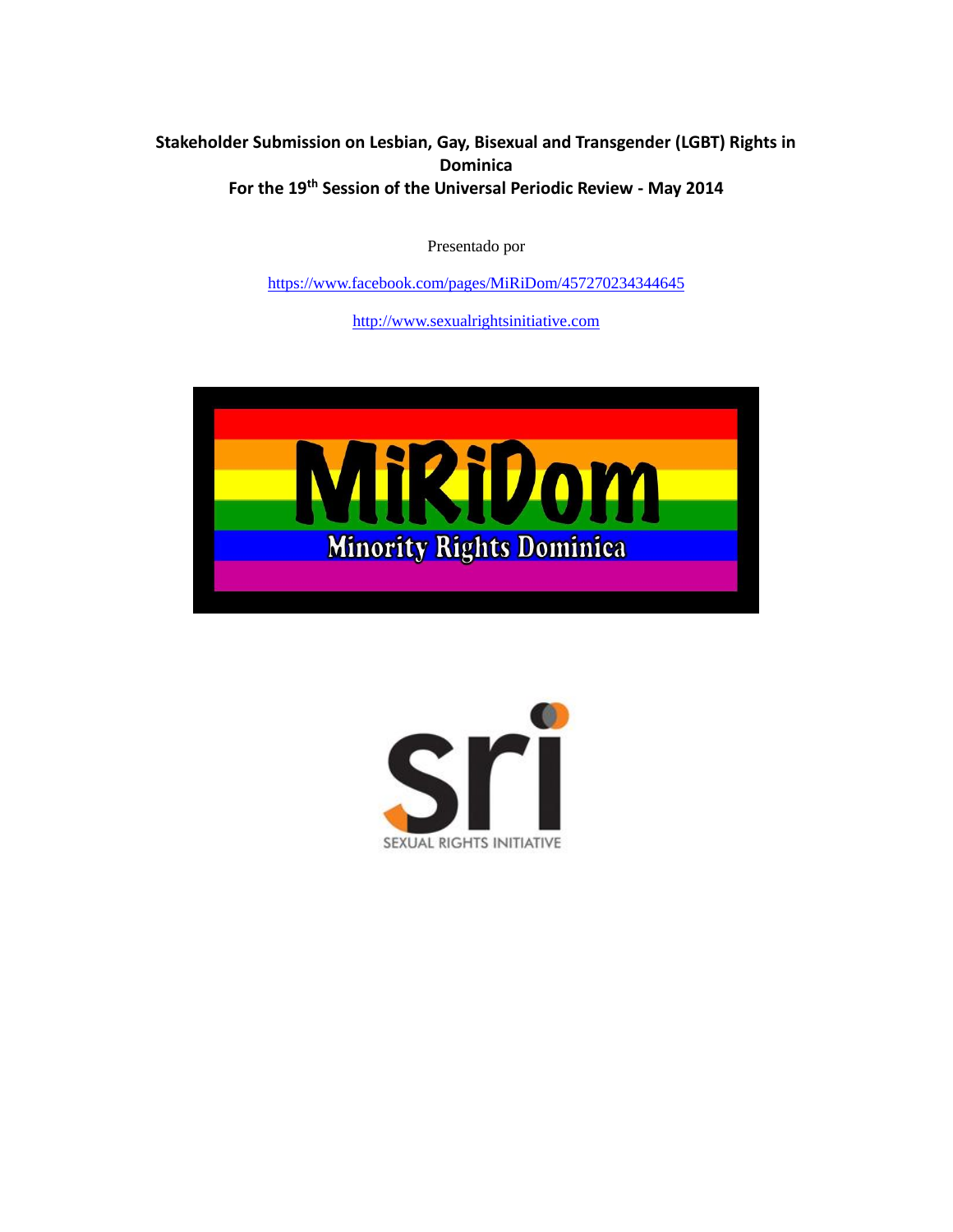## **Stakeholder Submission on Lesbian, Gay, Bisexual and Transgender (LGBT) Rights in Dominica For the 19th Session of the Universal Periodic Review April / May 2014**

1. This report is submitted by Minority Rights Dominica (MiRiDom)<sup>1</sup> and the Sexual Rights Initiative<sup>2</sup> and outlines the current situation for LGBT people in Dominica in relation to its international obligations as well as its national laws, policies and practices. The purpose of this submission is to encourage the leadership in the Dominican government to take concrete steps to improve the environment for the LGBT populations in Dominica.

## **Introduction**

 $\overline{a}$ 

- 2. Having gained independence in 1978, Dominica has a written Constitution which is superior to all other laws including international law.<sup>3</sup> International law is not directly applicable in domestic courts and as such international treaties must first be incorporated through an Act of Parliament before being enforceable by local courts.<sup>4</sup> Dominica has a population of 68,635. There is no survey data in Dominica for the total population of LGBT people.
- 3. In March of 2011 Dominica signed onto a non binding joint statement "Ending acts of violence and related human rights violations based on sexual orientation and gender identity" to be presented before the United Nations General Assembly. Signatories to the statement expressed "concern at continued evidence in every region of acts of violence and related human rights violations based on sexual orientation and gender identity brought to the Council's attention by Special Procedures since that time (2006), including killings, rape, torture and criminal sanctions".
- 4. However, although LGBT individuals suffer from particular vulnerabilities such as high rates of HIV infection, abuse and discrimination, the Government of Dominica has not implemented any measure to cater to their specific needs denying them the fully enjoyment of their human rights as citizens.

## **Rights to Equal Protection before the Law**

5. Equality is affirmed in the preamble to the Constitution of Dominica. Additionally, section 13(1) prohibits laws that are discriminatory either directly or in effect while section 13(2) forbids the discriminatory treatment of individuals by any other "person or

 $1$  Minority Rights Dominica is an organization that campaigns for the rights of LGBT people and other minorities in Dominica.

<sup>&</sup>lt;sup>2</sup> The Sexual Rights Initiative is a coalition of organizations comprised of Action Canada for Population and Development (ACPD), Akahatá – Equipo de Trabajo en Sexualidades y Géneros, Coalition for African Lesbians, Creating Resources for Empowerment in Action (CREA; India), Egyptian Initiative for Personal Rights (EIPR) and Federation for Women and Family Planning (Poland).

<sup>3</sup> *Attorney General of Barbados v Jeffrey Joseph and Lennox Ricardo Boyce* CCJ Appeal No CV 2 of 2005 para 55; *Lennox Boyce and Jeffrey Joseph v The Queen* [2004] UKPC 32 para 25. 4 Ibid.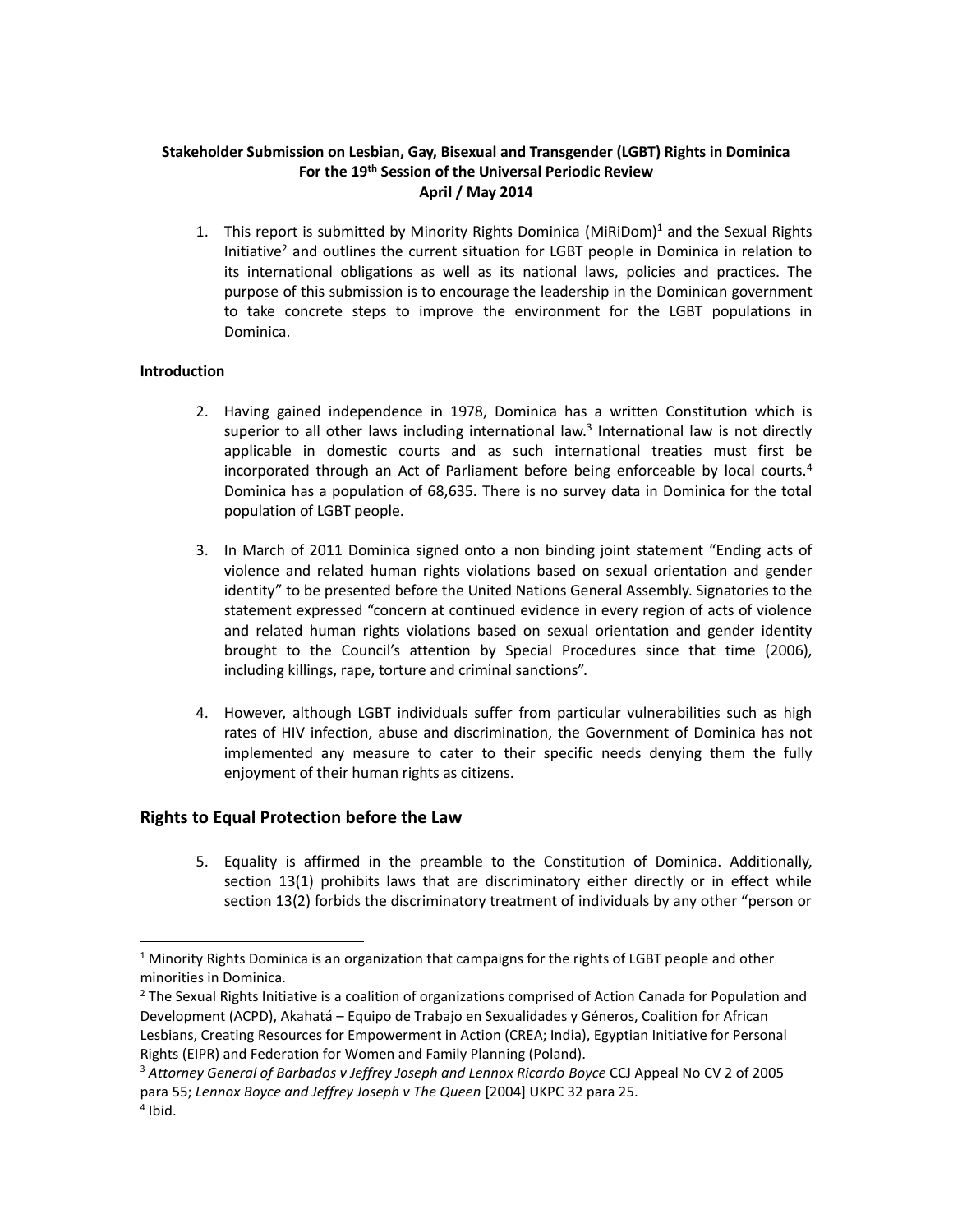authority". The Constitution expressly proscribes discrimination on the basis of "sex, race, place of origin, political opinions, colour or creed". However, Caribbean courts have treated this provision as a closed list and have been reluctant to extend the list in order to recognise other categories of discrimination such as gender, sexual orientation or gender identity. 5

#### **Buggery Laws in Dominica**

- 6. The Sexual Offences Act $6$  defines "sexual intercourse per anum by a male person with a male person or by a male person with a female person"<sup>7</sup> as *buggery* and covers all forms of sexual intercourse per anum. Under its section 16, it is punishable by a term of 10 years imprisonment when committed by adults, 25 years when committed by an adult on a minor and 5 years when committed by a minor. Additionally, the Court has discretionary powers to order that a person convicted of buggery be admitted to a psychiatric hospital for treatment.
- 7. It must be highlighted that section 16 does not distinguish between consensual and nonconsensual anal sex and that it regards persons who prefer this form of sexual expression as having a mental disease. Offences such as rape<sup>8</sup>, sexual intercourse with a person under fourteen<sup>9</sup> and sexual intercourse with a person between fourteen and sixteen,<sup>10</sup> are defined using the phrase 'sexual intercourse'. Section  $2(2)$  states that "For the purpose of this Act, sexual intercourse shall be deemed complete upon proof of penetration of the vagina, to any extent, by the penis." This subsection has been treated as a definition of "sexual intercourse", which prevents persons accused of nonconsensual sexual intercourse per anum from being charged with rape or offences prohibiting sexual intercourse with a minor.
- 8. Additionally the Sexual Offences Act 1998 creates an offence of gross indecency (section 14), which, for the first time, criminalises sexual acts between females as well as between males. Gross indecency is defined broadly in section 14(4) as "an act other than sexual intercourse (whether natural or unnatural) by a person involving the use of the genital organs for the purpose of arousing or gratifying sexual desire." A person who commits such an act is liable to five years imprisonment on conviction. The only defence provided in the section is that the act of gross indecency was committed in private between an adult male person and a female person, both of whom consented. Therefore same sex sexual acts are punishable by imprisonment under the Sexual Offences Act of Dominica.

## **Recommendations**

The government of Dominica should:

 $\overline{a}$ 

 $9$  Sec 7.

<sup>5</sup> Neilsen v Barker (1982) 32 WIR 254.

<sup>6</sup> Act No 1 of 1998.

 $7$  Sec 16(3).

<sup>8</sup> Sec 3.

 $10$  Sec 8.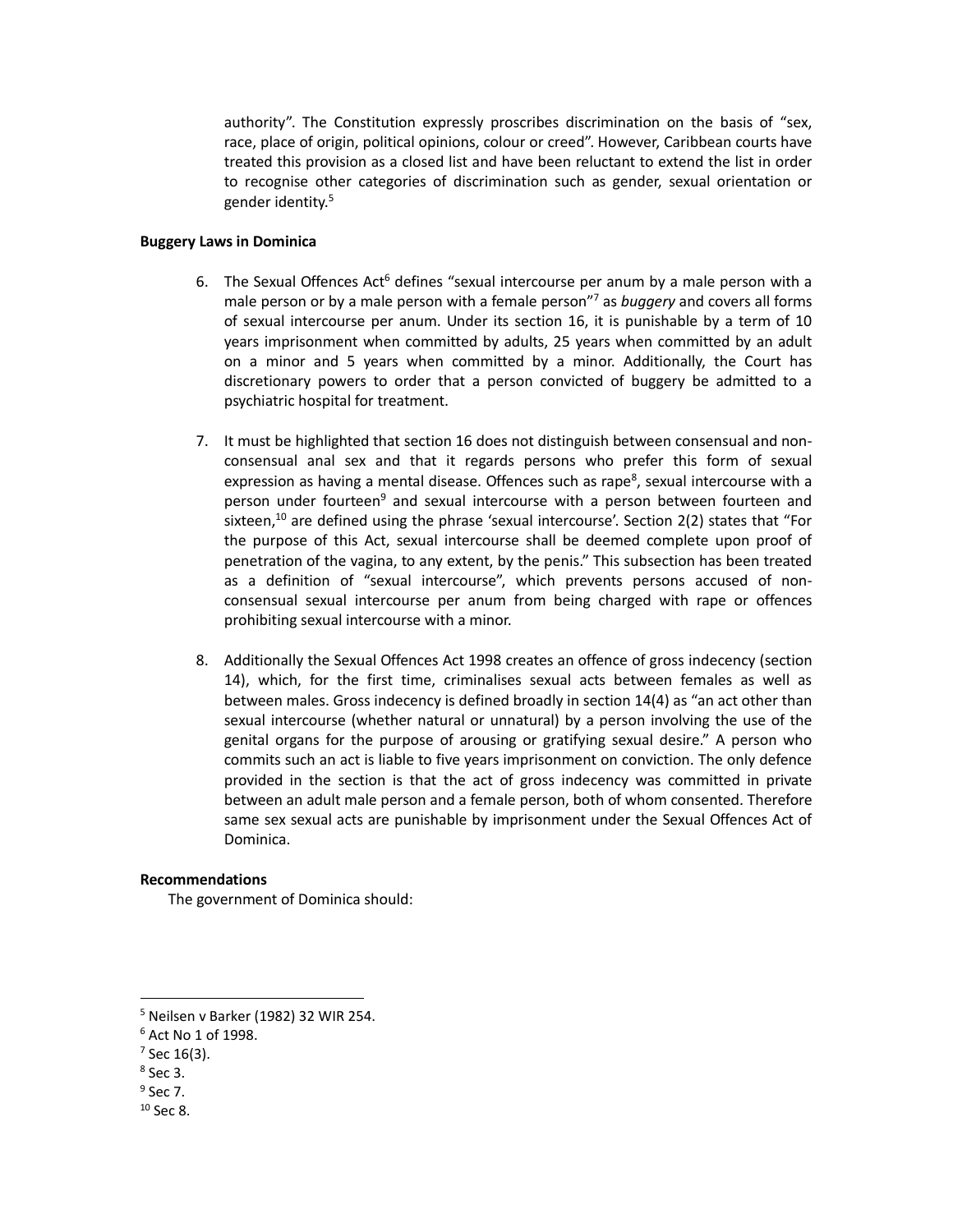- 9. Repeal those legal provisions on sexual offences which criminalize sexual relations between consenting adults of the same sex and decriminalize sexual activities between consenting adults of the same sex immediately.
- 10. Take all necessary measures to enact new legislation in order to protect and guarantee the enjoyment of fundamental human rights to LGBT people in all the spheres of their lives, according to international standards.

## **Rights to Marry and Establish Family**

- 11. In addition to laws criminalising sexual activities between same sex-couples, Dominica does not recognise stable civil unions between same-sex couples, and there are laws that deprive unmarried same sex couples of same benefits awarded to persons in opposite sex relationships, even if unmarried. This circumstance prevent for same-sex couples enjoying a whole range of marriage benefits and rights.
- 12. Although nothing in the Marriage Act Cap 35:01 specifically denies homosexuals the right to marry, the fact that its sections are phrased in heterosexual terms.
- 13. Dominica does not recognise stable civil unions between homosexuals, and although nothing in the Marriage Act Cap 35:01 specifically denies homosexuals the right to marry, the fact that its sections are phrased in heterosexual terms.

## **Recommendations**

 $\overline{a}$ 

The government of Dominica should:

14. Amend the Marriage Act allowing same-sex marriage or domestic partnerships laws in Dominica in order to protect the rights to marry and to found families for LGBT people.

## **Right of Freedom of Expression and Association**

- 15. Because of existing criminal laws above mentioned, many LGBT persons choose not to express their orientation and are forced by social pressures to disguise their orientation by entering into relationships with members of the opposite sex. This causes significant mental and physical distress that is not being addressed by the health and social services due to the discriminatory laws.
- 16. There are a few cross dressers living in Dominica who were born male but dress regularly as females and vice versa. Male cross dresses are referred to with the suffix "maco" attached to the end of his name, like a surname. This is a derogatory term used to refer to an effeminate man. These cross dressers often suffer abuse. Cross-dressing has traditionally been accepted as a source of entertainment during the carnival celebrations when men dress as women and women as men.<sup>11</sup>
- 17. Additionally, LGBT human rights defender groups in Dominica are forced to operate underground because of fear that their members will be victimised. Those who are openly gay complain of acts of physical abuse, and are often victims of vandalism

<sup>11</sup> Honychurch, Lennox, *Our Island Culture* (Dominica National Cultural Council 1988) 68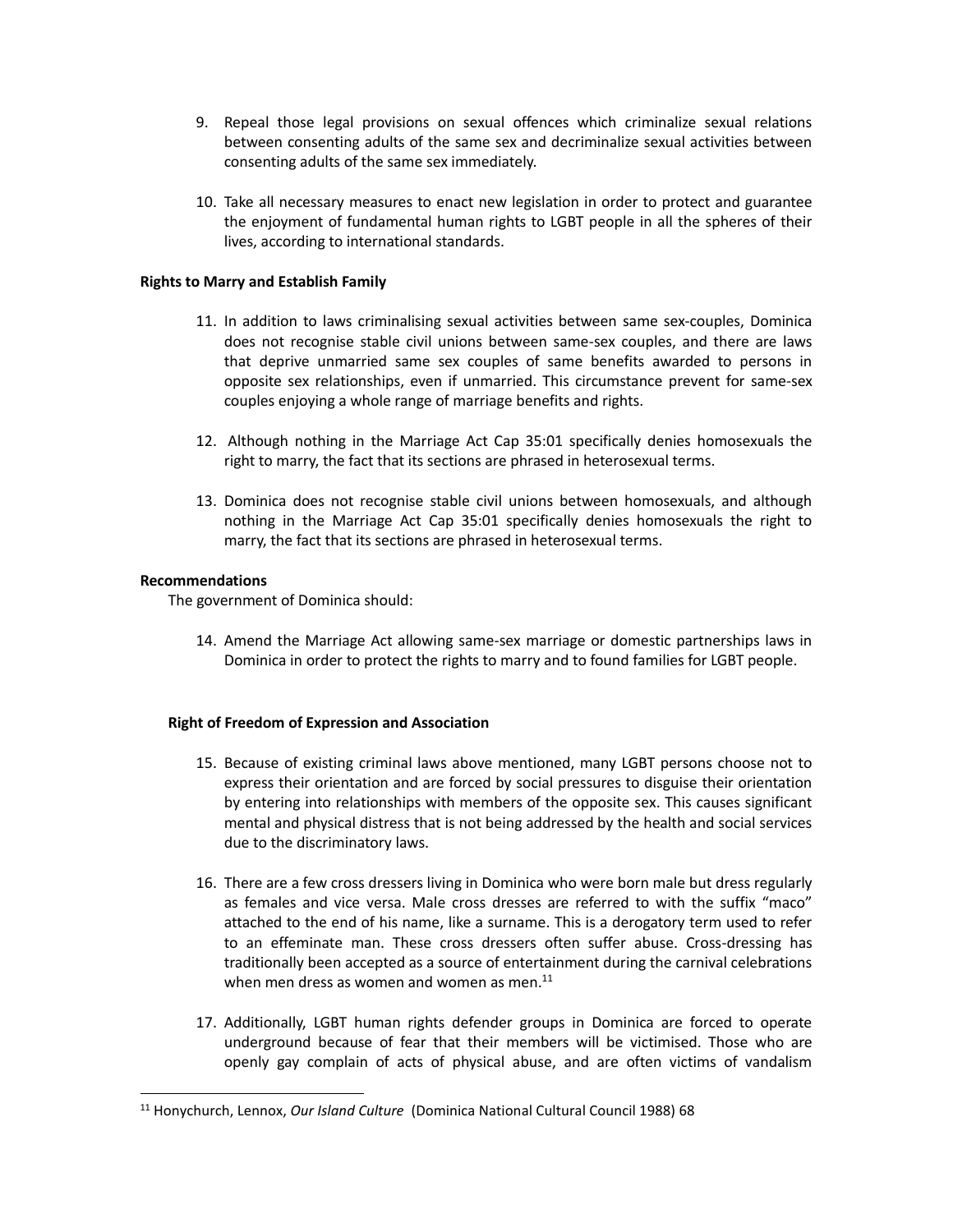committed against their positions, as well as being ejected from house and home. Reports made to the police are not taken seriously and the victims are sometimes ridiculed. Through the systematic encouragement of discrimination on the basis of sexual orientation, the State has deprived individuals of their right to freedom of expression and freedom of association.

#### **Recommendations**

The government of Dominica should:

- 18. Establish anti-discrimination laws and regulations to ensure that LGBT individuals and other populations, such as people living with HIV, enjoy equal rights.
- 19. Implement legislation and policies to address the needs of LGBT people living in the Dominican community -like a gender policy and an employment policy- in terms of equality and following the international standards.
- 20. Ensure that legal assistance and psychological support are provided to LGBT individuals, who have encountered stigma, discrimination and various types of bullying.
- 21. Ensure training for the law enforcement officers to be sensitized to the fact that LGBT people are to be treated with dignity and are due their equal rights.
- 22. Undertake an investigation on the status of the LGBT community in Dominica, to assess their situation in relation to fundamental human rights and to improve, where necessary, their current situation on the island; bringing together LGBT organizations and NGOs.
- 23. Establish policies and regulations for LGBT rights defender groups and NGOs that protect them from discrimination and persecution

## **Right to Health**

- 24. According to article 12 of the ICESCR, the state parties should recognize and protect everyone's right to health. However, the current policy framework cannot fully guarantee the rights of health to LGBT people.
- 25. The State has not implemented any HIV/AIDS prevention programme specifically aimed at men who have sex with men despite the AIDS epidemic plaguing the Caribbean. Discrimination only serves to exclude individuals and promote risky behavior $12$ . Research shows that men who have sex with men are more likely to contract HIV than any other group $^{13}$ .

#### **Recommendations**

l

The government of Dominica should:

<sup>12</sup> *Toonen v. Australia,* Communication no. 488/1992, U.N. Doc CCPR/C/50/D/488/1992 (1994).

<sup>13</sup> 'More on AIDS, Homosexuality and the Buggery Law in Dominica', *Dominica Weekly* (December 17th 2008) http://www.dominica-weekly.com/?s=dr+carissa+eitienne Accessed August 18th 2010.